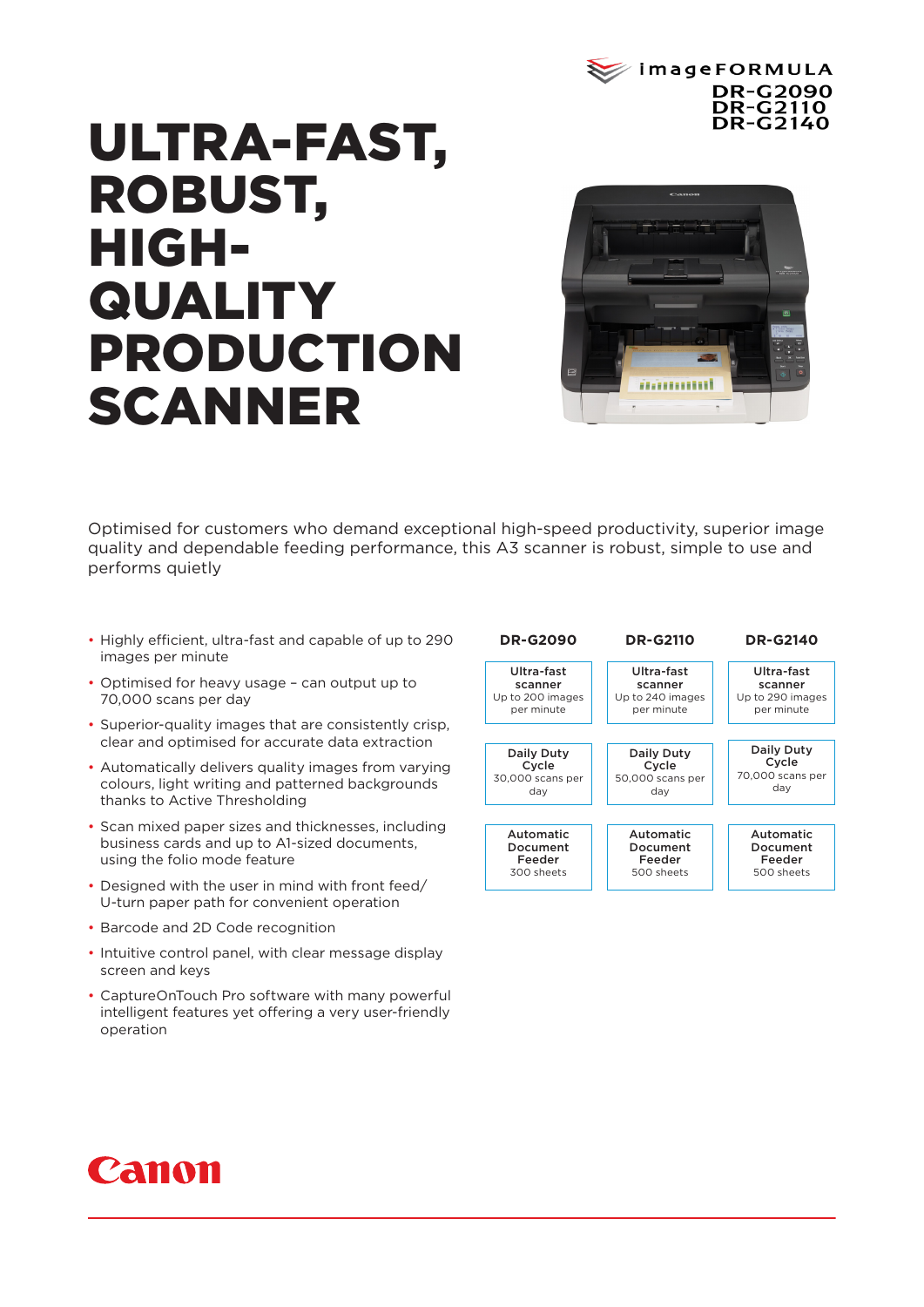

#### PRODUCTIVITY WITHOUT COMPROMISE

The imageFORMULA DR-G2 series of scanners are designed to handle high daily volumes while upholding scan clarity and quality, and operate at high-speeds to digitise hard copies and maximise office productivity.

All three scanners benefit from a quick start-up time and can reliably scan upwards of 200 images per minute, with the DR-G2110 capable of scanning 240 images and the DR-G2140 290 images per minute.

#### HIGH-VOLUME SCANNING EVERY DAY

Users can handle volumes from up to 30,000 scans in a single day while batch processing multiple mixed documents simultaneously through the Active Threshold function. The DR-G2110 and DR-G2140 scanners make light work of demanding workloads by supporting up to 50,000 and 70,000 scans a day respectively.



## **Canon**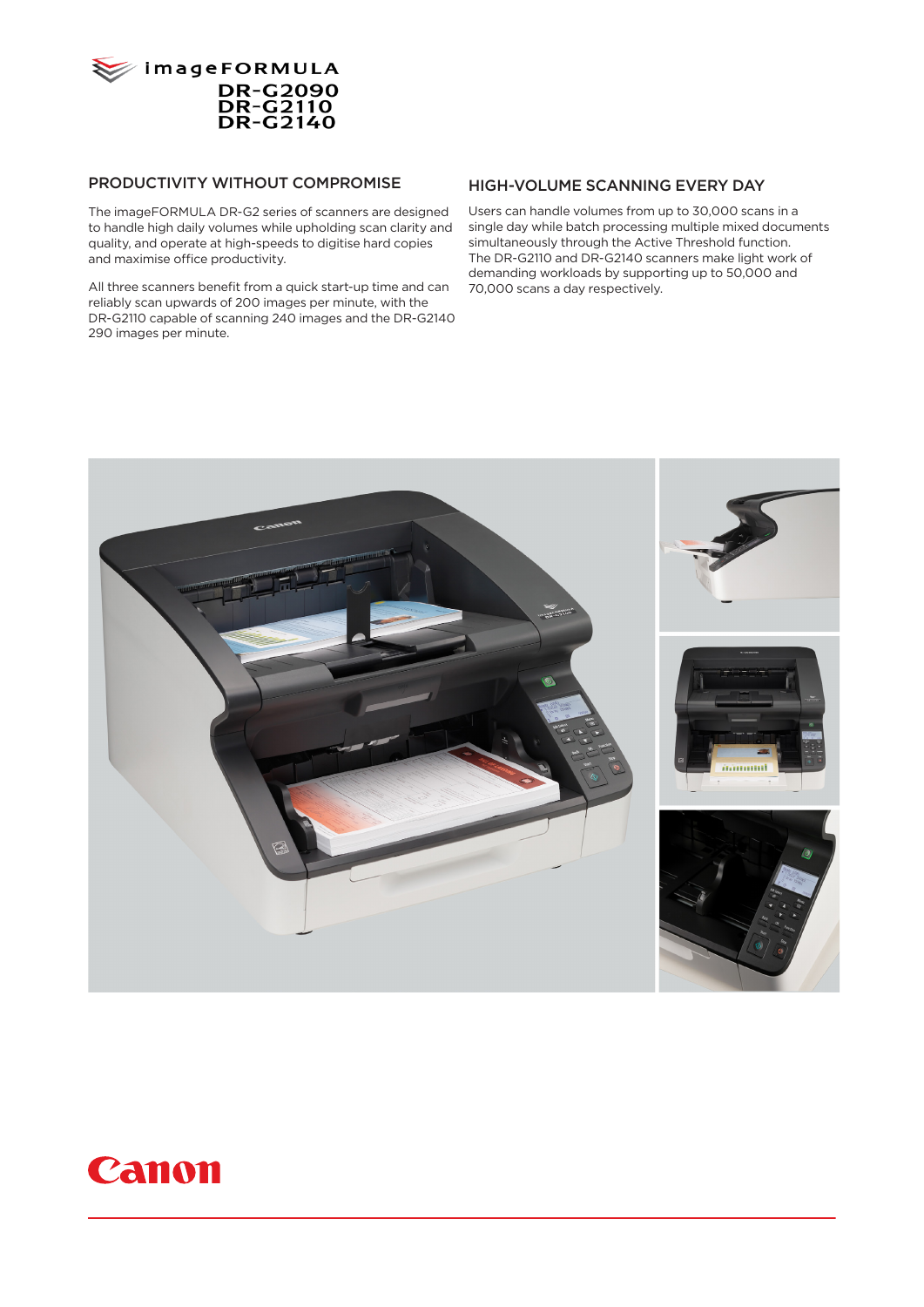

#### SUPERIOR IMAGE QUALITY & INTELLIGENT PROCESSING

Scanning documents to a superior image quality for accurate digital data extraction can be relied upon, including barcode and 2D code recognition.

Wrinkled documents and light-coloured text can easily be sidestepped by the Active Thresholding feature. Faint text and patterned background documents can be scanned and processed without the need to change settings, and advanced image processing automatically adjusts image brightness to render crisp, clear scans.

The scanner also comes with CaptureOnTouch Pro software which has many powerful intelligent features yet offers a very user friendly easy operation, requiring very little knowledge to get started.

#### DURABLE AND RELIABLE DESIGN

Made from highly durable material, the imageFORMULA DR-G2 series is built to shoulder a heavy workload all day, every day.

User-friendly design ensures media and documents fed through the 500-sheet capacity automatic feeder is safely returned through the U-turn paper path for excellent results every time.

A robust paper feed system and efficient transport rollers handle a wide variety of document sizes and thicknesses, from business cards to A1- documents, thanks to the Folio Mode feature.

#### NETWORK CONNECTIVITY

For offices and users aiming to scan documents over a network without the need to connect to a PC, the DR-G2110 and DR-G2140 scanners connect to the network over a wired LAN connection for maximum efficiency.